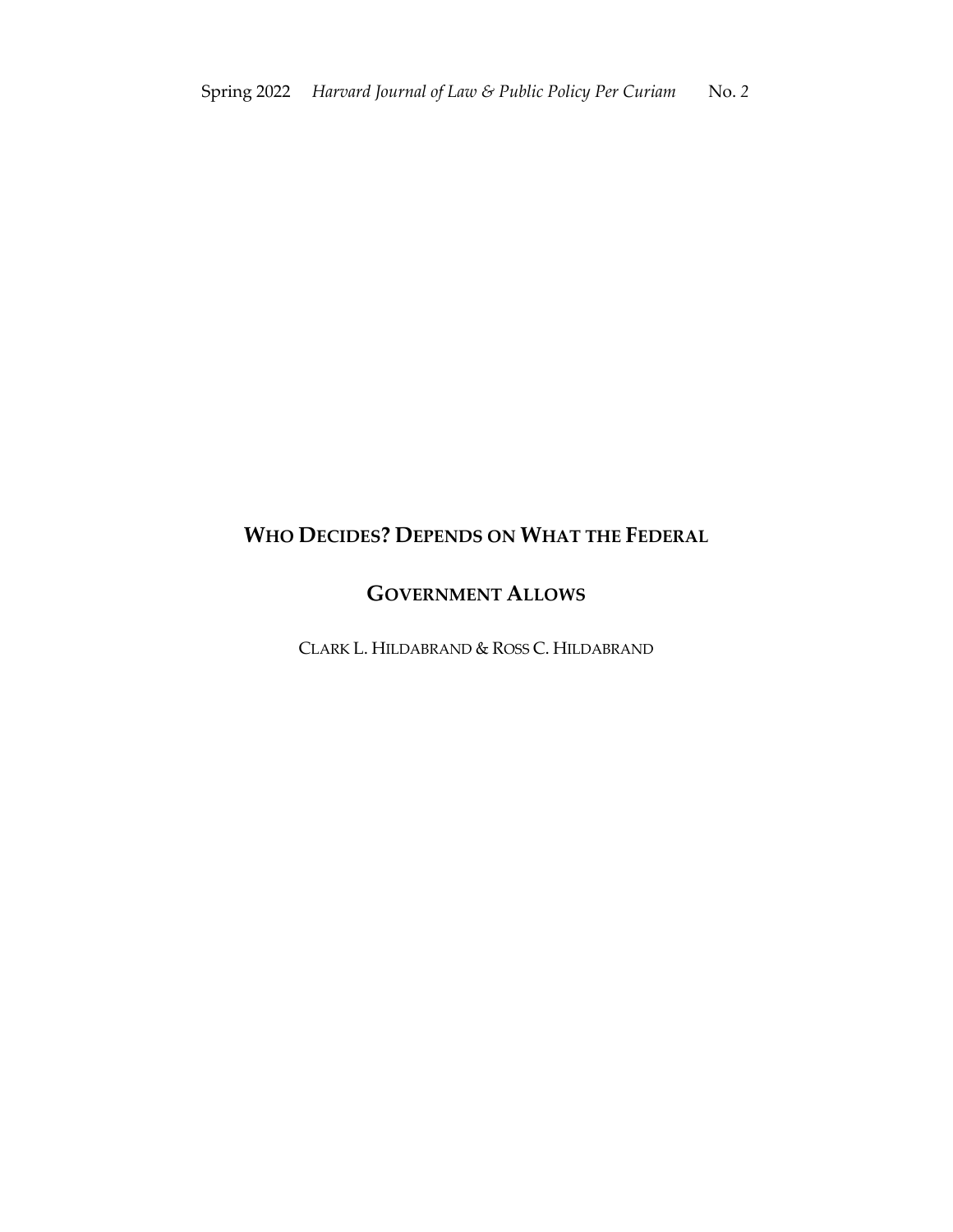#### **Who Decides? Depends on What the Federal Government Allows**

### **Clark L. Hildabrand & Ross C. Hildabrand1**

The familiar adage reminds us not to judge a book by its cover. But the contrast between the cover for this book, *Who Decides? States as Laboratories of Constitutional Experimentation*, and the cover for one of Chief Judge Jeffrey S. Sutton's previous books on state constitutional law2 provides insight into what ails state constitutional law. Judge Sutton's earlier book neatly arrayed each of our fifty states side-by-side in rows. These are dignified, equal sovereigns. This book, in contrast, stacks each state into the dome of the Federal Capitol's rotunda. Instead of the *Statue of Freedom* which stands atop the real-life Capitol, topping the book's dome is a shape that looks like a fork with a handle sharpened into a spike. This is the federal power that looms over the States, ready to subsume them.

Lest that picture sound too grim, Judge Sutton's book does its best to defend the project of state constitutional law. As an advocate,<sup>3</sup> judge,<sup>4</sup> and educator,<sup>5</sup> Judge Sutton has stood up for the States when others would not. And his latest contribution to the conversation about state constitutional law is a graceful and enlightening explanation of the myriad ways States structure their governments. The Federal Constitution is not the only way to organize a republican government. We turn first to one of the stories Judge Sutton highlights in his book—the ingenuity of state governments adopting the plural executive model—before returning to the federal elephant in the room.

#### **The Plural Executive Model Shows That the Federal Way Is Not Always the Best Way**

For starters, our experiences as Tennesseans with family ties to the Commonwealth of Kentucky confirm that the federal unitary executive model is not always the *best* model for every sovereign. As Judge Sutton explains, "[a]t the national level, the US Constitution places all executive authority in one president."<sup>6</sup> "The President controls the executive-branch officers through the singular authority to choose all cabinet members, whether it's the attorney general, the secretary of defense, the secretary of state, the secretary of the treasury, the secretary of health and human services, and on and on."<sup>7</sup> That is not the approach of most States. All but three states use a plural executive model which entails simultaneously granting different parts of the executive

<sup>&</sup>lt;sup>1</sup> Clark L. Hildabrand serves as Assistant Solicitor General for the State of Tennessee and previously clerked for Chief Judge Sutton. Ross C. Hildabrand attends Harvard Law School and is a member of the J.D. class of 2022. This book review reflects *only* their personal views and *not* those of the State of Tennessee or any other employer.

<sup>2</sup> JEFFREY S. SUTTON, 51 IMPERFECT SOLUTIONS: STATES AND THE MAKING OF AMERICAN CONSTITUTIONAL LAW (2018).

<sup>3</sup> *See, e.g.*, City of Boerne v. Flores, 521 U.S. 507, 509 (1997).

<sup>4</sup> *See, e.g.*, Deboer v. Snyder, 772 F.3d 388 (6th Cir. 2014), *rev'd sub nom.* Obergefell v. Hodges, 576 U.S. 644 (2015).

<sup>5</sup> *See, e.g.*, JEFFREY S. SUTTON ET AL., STATE CONSTITUTIONAL LAW: THE MODERN EXPERIENCE (3d ed. 2019).

<sup>6</sup> JEFFREY S. SUTTON, WHO DECIDES? STATES AS LABORATORIES OF CONSTITUTIONAL EXPERIMENTATION 147 (2021).

<sup>7</sup> *Id.* at 147-48.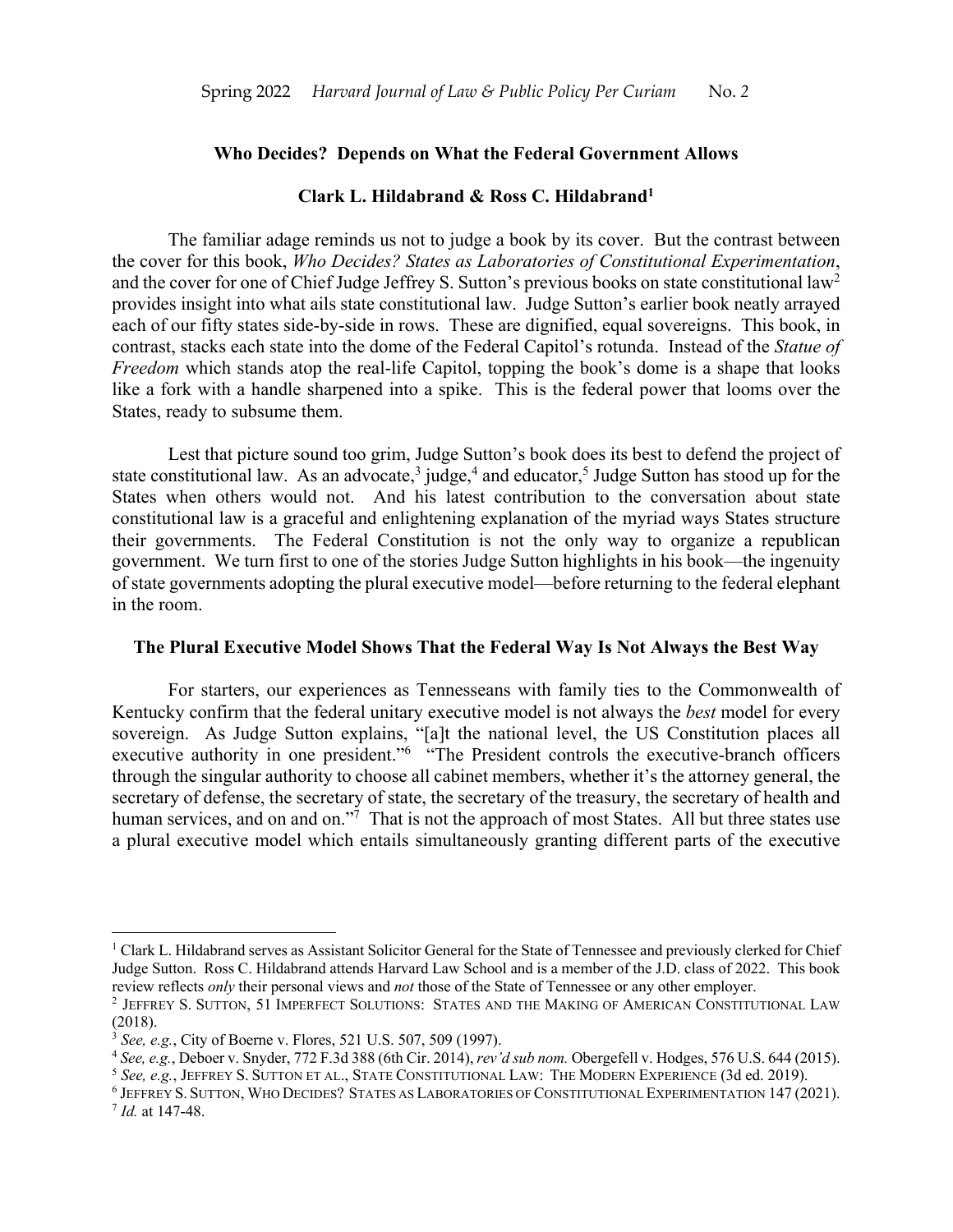power to different individuals.<sup>8</sup> Tennessee, for example, popularly elects its governor,<sup>9</sup> but the Tennessee Supreme Court possesses the authority to appoint the Tennessee Attorney General.<sup>10</sup>

While Tennessee is unique in granting its supreme court this power, one of the worst moments in its history demonstrates the wisdom of adopting the plural executive model as a check on the power of the governor. In the fall of 1978, Republican Lamar Alexander defeated incumbent Governor Ray Blanton. The Democratic governor descended further into alcoholism— "drinking vodka in the morning and by ten o'clock, he's just incomprehensible"11—and sold pardons to fifty-two prisoners, including twenty murderers.<sup>12</sup> In response, the governor-elect worked across the political aisle with the Democratic leaders of the General Assembly and Tennessee Attorney General Bill Leech, a "yellow dog" Democrat, to figure out a legal way to swear Lamar Alexander in early and thus remove the corrupt governor from office.<sup>13</sup> Thanks to the independent legal advice of General Leech, they succeeded in peacefully carrying out what the leader of the state senate called "[i]mpeachment, Tennessee style."<sup>14</sup>

Kentucky's experience in recent years further demonstrates the benefits of holding separate elections for governor and attorney general. In 2019, Kentucky's state executive elections yielded odd results. Andy Beshear, the Commonwealth's former attorney general and the Democratic candidate for governor, defeated Matt Bevin, the incumbent Republican governor, by a margin of less than 0.4%, around five thousand votes.<sup>15</sup> Despite that Democratic victory, the Republican candidates won every other executive election with healthy margins.<sup>16</sup> The reason for Governor Bevin's anomalous loss was that he had taken aggressive action to fix Kentucky's underfunded pension system. According to 2017 data, Kentucky had the worst funded pension system in the entire country with a funded ratio of only  $33.9\%$ .<sup>17</sup> That means the Commonwealth and its employees had failed to pay 66.1% of what they needed to sustain the pensions, which had the thirteenth highest payout per retiree despite Kentucky's low cost of living.<sup>18</sup> Governor Bevin

<sup>8</sup> *Id.* at 149.

 $9$  TENN. CONST. art. III,  $82$ .

<sup>10</sup> TENN. CONST. art. VI, § 5.

<sup>11</sup> Tenn. Att'y Gen., *Making the Case- "Impeachment, Tennessee style" Part 1*, YOUTUBE (Aug. 9, 2021), https://www.youtube.com/watch?v=Sndyh0oVsqo (quotation available at 16:50-58).

<sup>&</sup>lt;sup>12</sup> PHILLIP LANGSDON, TENNESSEE: A POLITICAL HISTORY 389 (2000).

<sup>13</sup> Hal D. Hardin, *A Day in the Life of a Country Lawyer*, 64 TENN. L. REV. xviii, xviii-xix (1996). General Leech had one of the busiest twenty-four hours possible for an attorney. In that short time span, he argued a case before the U.S. Supreme Court, celebrated the birth of a child, and deposed the governor. *Id.* at xviii.

<sup>14</sup> Ken Whitehouse, *Where are they now: 'Impeachment, Tennessee style*,*'* NASHVILLE POST (June 5, 2012), https://www.nashvillepost.com/home/where-are-they-now-impeachment-tennessee-style/article\_6a516551-cbea-520f-abee-ab00b3f082c3.html.

<sup>&</sup>lt;sup>15</sup> KY. STATE BD. OF ELECTIONS, OFFICIAL NOV. 5, 2019, ELECTION RESULTS 6 (2019), https://elect.ky.gov/results/2010-2019/Documents/2019%20General%20Certified%20Results.pdf (last visited Nov. 19, 2021).

<sup>16</sup> *Id.* at 13, 19, 25, 31, 37.

<sup>17</sup> Evan Comen, *Is Your Money Safe? These States Are Getting Hit Hardest by the Pension Crisis*, USA TODAY (Oct. 15, 2019), https://www.usatoday.com/story/money/2019/10/15/every-states-pension-crisis-ranked/40302439/. <sup>18</sup> *Id.*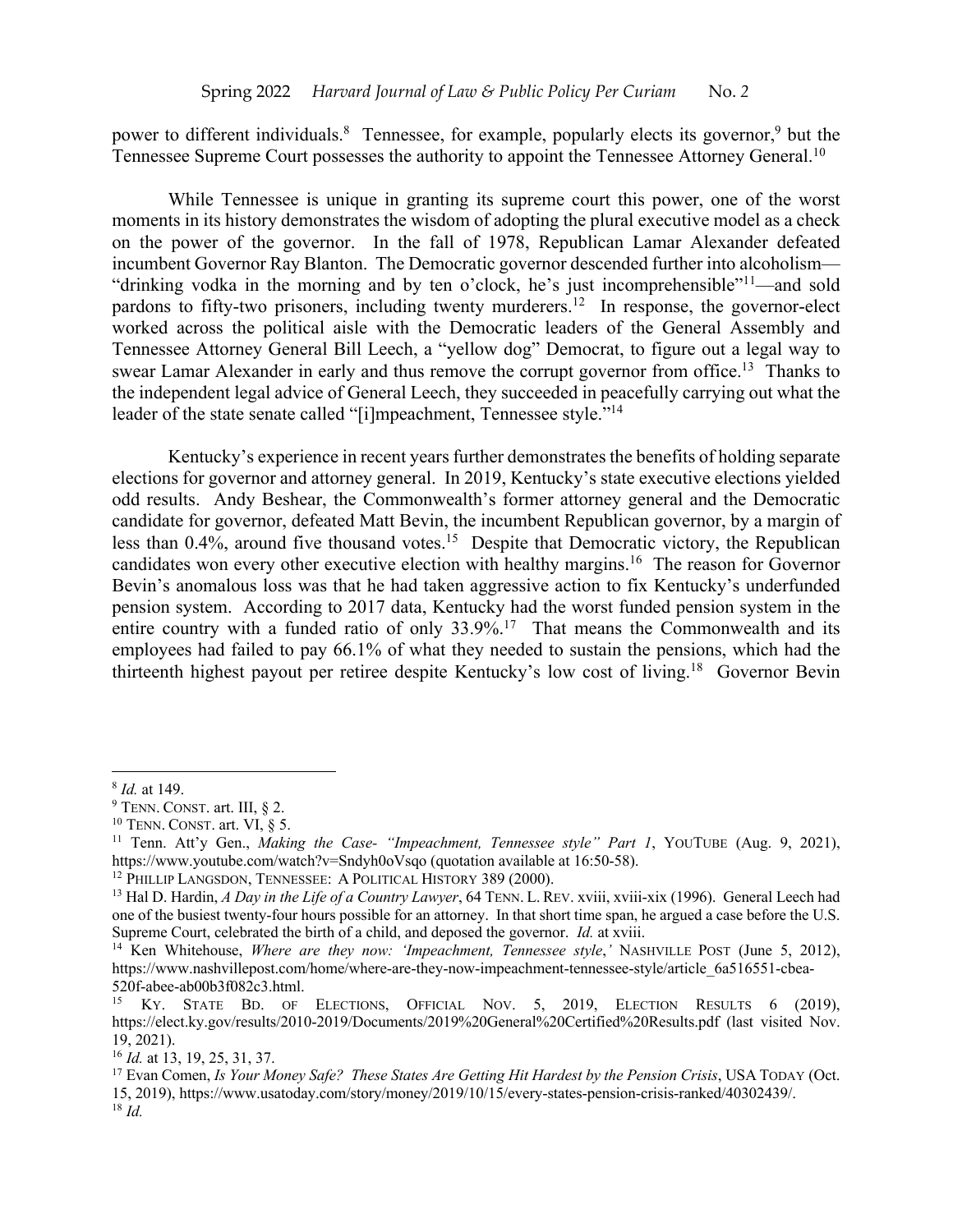successfully stabilized the pensions, $19$  but teacher walkouts throughout the Commonwealth left many thinking that he had gone too far, too fast.<sup>20</sup>

While Kentuckians wanted a governor with a less aggressive approach to the pension issue, they still wanted other executives to reflect the generally conservative views of the Bluegrass State. That is most evident with newly elected Attorney General Daniel Cameron. For example, General Cameron successfully defended Republican legislation that curbed the governor's executive power concerning the COVID-19 pandemic.<sup>21</sup> Most recently, the U.S. Supreme Court heard arguments in October regarding the Kentucky Attorney General's ability to defend a state abortion law. 22 As attorney general, Andy Beshear had left the defense of the law to then-Governor Bevin, but General Cameron wanted to intervene to defend the law after now-Governor Beshear refused to do so.23 The Supreme Court seems inclined to respect Kentucky's plural executive model because, as Justice Kagan pointed out at argument, it "would be an extremely harsh jurisdictional rule or at least a counterintuitive rule if it ended up in a place where nobody was there . . . to defend Kentucky's law, even though there are significant parts of Kentucky's government that still want . . . its law defended."24

At the same time, we share Judge Sutton's inclination "that the plural executive and the unitary executive are each right for the governments that have them."<sup>25</sup> There are good reasons for the federal government sticking with the unitary executive model. The original reason—the President's decisive role in providing for national defense—remains a good one.<sup>26</sup> But a better reason is one that did not exist for the first half of our country's existence: the need to rein in the millions of federal bureaucrats.<sup>27</sup> Civil service laws and unrepresentative "independent" agencies have already siphoned off some of the Federal Executive's power,<sup>28</sup> and a plural executive would dilute his influence on federal policy even further.

<sup>19</sup> *See The State Pension Funding Gap: Plans Have Stabilized in Wake of Pandemic*, PEW CHARITABLE TRUSTS (Sept. 14, 2021), https://www.pewtrusts.org/en/research-and-analysis/issue-briefs/2021/09/the-state-pension-funding-gapplans-have-stabilized-in-wake-of-pandemic.

<sup>&</sup>lt;sup>20</sup> Katie Reilly, *How Republican Governor Matt Bevin Lost Teachers and Lost Kentucky*, TIME (Nov. 7, 2019), https://time.com/5719885/matt-bevin-republican-kentucky-teacher-protests/.

<sup>21</sup> Cameron v. Beshear, 628 S.W.3d 61 (Ky. 2021).

<sup>&</sup>lt;sup>22</sup> Cameron v. EMW Women's Surgical Ctr., P.S.C., 141 S. Ct. 1734 (2021) (granting the petition for writ of certiorari).

<sup>23</sup> *See* EMW Women's Surgical Ctr., P.S.C. v. Friedlander, 831 F. App'x 748 (6th Cir. 2020) (denying General Cameron's motion to intervene).

<sup>&</sup>lt;sup>24</sup> Transcript of Oral Argument at 54-55, Cameron v. EMW Women's Surgical Ctr., P.S.C., 141 S. Ct. 1734 (2021) (No. 20-601).

 $^{25}$  SUTTON, *supra* note 6, at 176.

<sup>26</sup> *Id.* at 176-77.

<sup>&</sup>lt;sup>27</sup> *See id.* at 178 ("Presidential power indeed seems to grow less unitary by the administration.").

<sup>28</sup> *See, e.g.*, Clark Hildabrand, *The Geographic (Un)representativeness of the Federal Reserve Board of Governors*, 34 YALE L. & POL'Y REV. 155 (2016) (documenting the dominance of the East Coast on the Federal Reserve Board of Governors and American monetary policy).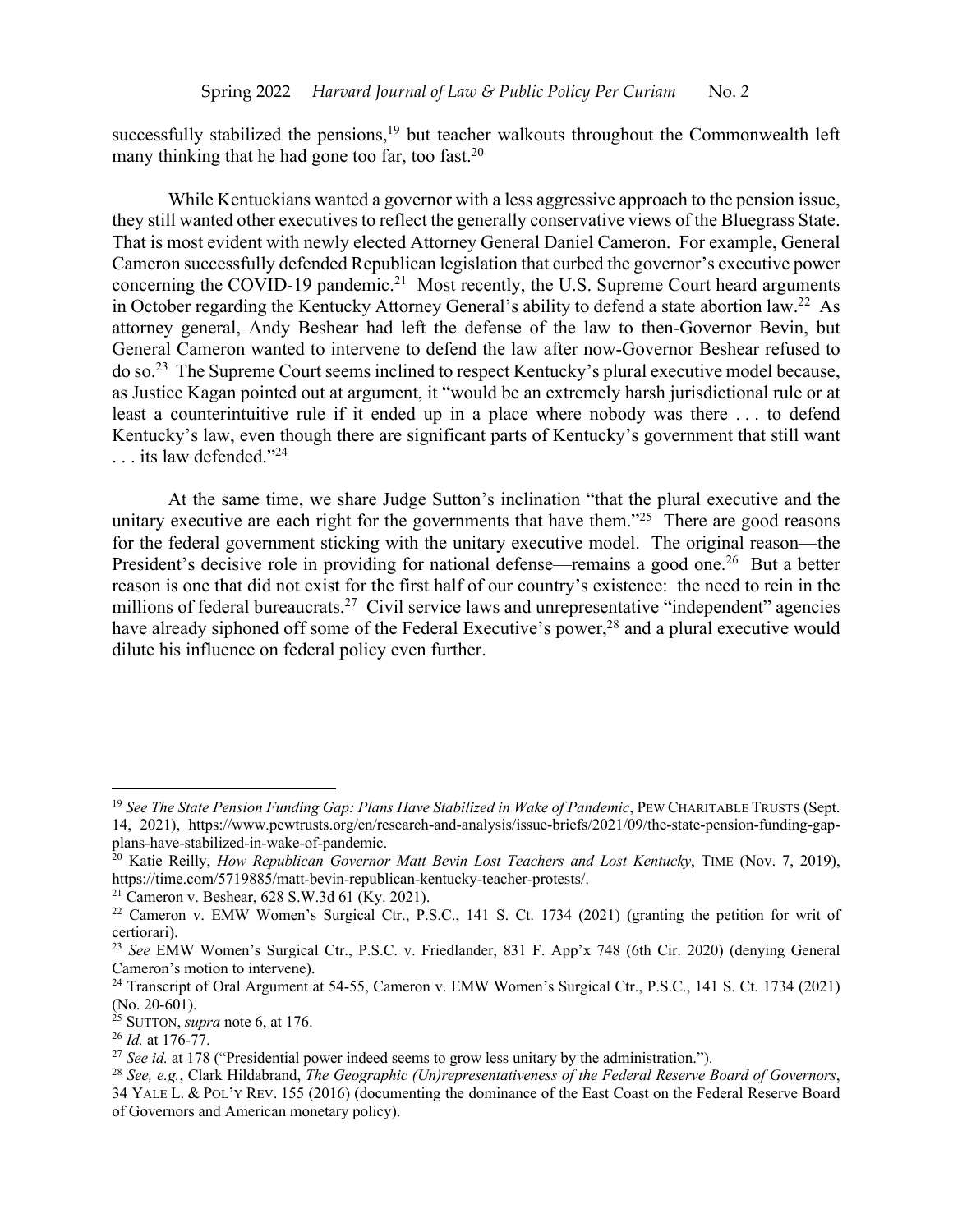### **The States Have Learned to Act Like Territories Because the Federal Courts Often Do Not Treat Them Like Sovereigns**

But we cannot ignore the specter that haunts state constitutional law. Judge Sutton ponders why state judges and attorneys too often interpret their own constitutions in lockstep with federal law.<sup>29</sup> The reason, as he concedes at points in the book,<sup>30</sup> is that the question of who decides usually has the following answer: the federal courts.

To use one of Judge Sutton's examples, there was no reason for Montana Supreme Court justices in a 2011 case to consider whether the Montana Constitution provided less protection for campaign speech because the U.S. Supreme Court had already broadened *federal* free speech rights in *Citizens United*. 31 The state supreme court did its best to distinguish its statute from the federal one in *Citizens United*. But "[w]hat you might think would happen next did happen next" after the court upheld the Montana law: The losing party appealed to the Federal Supreme Court, and the Court reversed the state decision.<sup>32</sup> "[N]othing would have changed" if the Montana Supreme Court had expended the energy to explain why its own constitution did not provide the same level of protection for campaign speech.<sup>33</sup>

State judges think of themselves more as judges for cookie-cutter territories than as judges for unique sovereigns because they have grown accustomed to the federal government treating sovereign States as mere territories. Sometimes this is rather literal. In July 2020, with a level of caution bordering on that of Leeroy Jenkins, a 5-4 majority of the U.S. Supreme Court declared that half the State of Oklahoma was still Indian territory.<sup>34</sup> That decision upset what had been settled for over a century and jeopardized decades of criminal convictions. The Court, which has never had an Oklahoman among its ranks, does not have to live with the consequences of its decision. We hope the Court reverses course in that line of cases,<sup>35</sup> but the fact remains that the most important political issues in our country are usually resolved not by state or local elected officials but by *federal* bureaucrats and *federal* judges.

## **The Federal Courts Have Facilitated the Usurpation of Local Power and Should Return Power to the States and Their Citizens**

As Judge Sutton argues, the COVID-19 pandemic has highlighted the strengths of federalism. State "borders add tools and flexibility for fixing the problem."36 If, say, Governor DeSantis's Florida had followed Governor Cuomo's lead in New York by moving "elderly men and women . . . from crowded hospitals to nursing homes," many more Floridians would have

<sup>29</sup> SUTTON, *supra* note 6, at 129-30.

<sup>30</sup> *See, e.g.*, *id.* at 133 (acknowledging that "we have converted the one constitution most difficult to amend (the US Constitution) and the judges most difficult to replace (federal judges) into the key change agents in our society").

<sup>31</sup> *Id.* at 138-40 (explaining the history of W. Tradition P'ship v. Attorney General, 271 P.3d 1 (Mont. 2011), *rev'd sub nom.* Am. Tradition P'ship v. Bullock, 567 U.S. 516 (2012)).

<sup>32</sup> *Id.* at 139.

<sup>33</sup> *Id.* at 139-40.

<sup>34</sup> *See* McGirt v. Oklahoma, 140 S. Ct. 2452 (2020).

<sup>&</sup>lt;sup>35</sup> *Cf.* Oklahoma v. Castro-Huerta, No. 21-429, 2022 WL 187939 (Jan. 21, 2022) (granting the petition for writ of certiorari on a related but more limited question).

<sup>36</sup> SUTTON, *supra* note 6, at 5.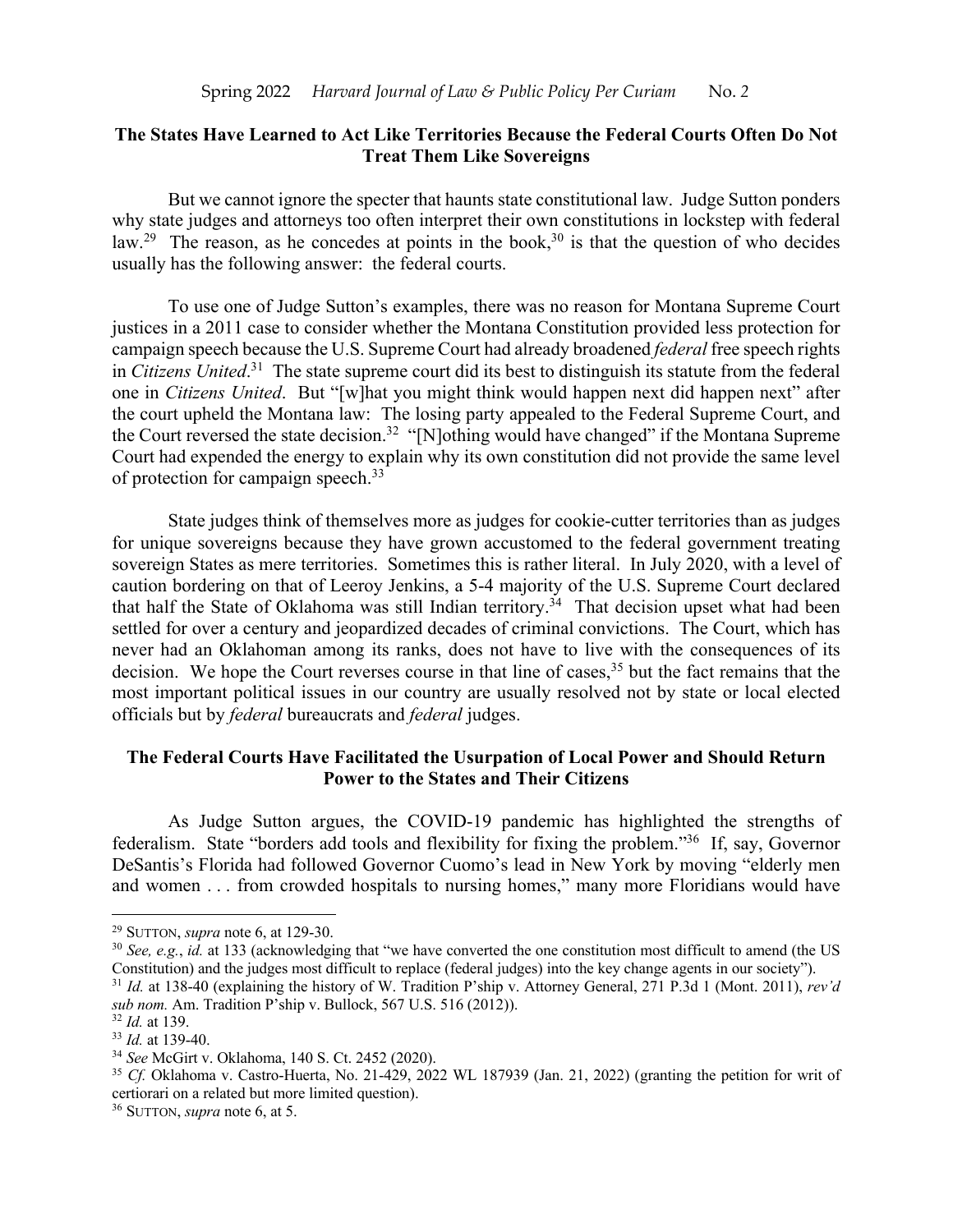died.<sup>37</sup> But, more importantly, the COVID-19 pandemic has broadcasted the raw power of the federal government. The Federal Executive has increasingly pushed its power to the outer limits of whatever federal courts allow.

Consider the nationwide eviction moratoria. First Congress and then, when the statute expired, the CDC issued nationwide prohibitions on evictions. These unprecedented intrusions into the realm of landlord-tenant relations—an area of law mostly left up to the states and local governments—amounted to a massive transfer of wealth from landlords, both large and small, to tenants, whether deserving or not. The Sixth Circuit rightly ruled that the CDC lacked that power,38 but the Supreme Court vacillated. Despite agreeing "that the Centers for Disease Control and Prevention exceeded its existing statutory authority by issuing a nationwide eviction moratorium," Justice Kavanaugh cast the decisive vote to allow the CDC to persist in its lawless action for another month.<sup>39</sup> When the CDC sought to extend the illegal moratorium, the Supreme Court finally stepped in to put a stop to it.<sup>40</sup>

The Federal Executive then attempted to enforce federal vaccination and masking mandates that would stop Americans from voting on COVID-19 policies with their feet. As Judge Sutton opined, at least one of these mandates "likely exceeds [federal] authority" and "assumes authority to regulate an area—public health and safety—traditionally regulated by the States."41 The federal government, in other words, is attempting to seize still more power from the States. Unless the federal courts stop such illegal actions, States and citizens will find themselves subjects of a nearly unaccountable federal bureaucracy.

And that is the central problem with modern jurisprudence. Judge Sutton posits a question for the reader: Would you trade five of the worst federal court "decisions over the last seventyfive years that invalidate state or federal laws on federal constitutional grounds" if someone with opposing political views got to do the same?42 We would take that trade in a heartbeat. While we cannot speak for everyone, we think many in Tennessee would give up *Citizens United* or *McDonald v. Chicago* if it meant the State could decide for itself whether to redefine marriage or whether to stop the abortion of unborn Tennesseans.

But neither we nor the States get to decide; only the U.S. Supreme Court gets a choice. Sadly, the Court has grown accustomed to its power to set policies for the entire country and, in past decades, has shown little interest in reining in the federal bureaucracy in its backyard. Nine unelected Justices—really just a majority of five—determine what your rights are and what rights are important enough to enforce. The right of Protestants to sing praises to God in their own

<sup>37</sup> *Id.* at 6.

<sup>38</sup> Tiger Lily, LLC v. U.S. Dep't of Hous. & Urban Dev., 5 F.4th 666 (6th Cir. 2021).

<sup>39</sup> Ala. Ass'n of Realtors v. Dep't of Health & Human Servs., 141 S. Ct. 2320, 2320-21 (2021) (Kavanaugh, J., concurring).

<sup>&</sup>lt;sup>40</sup> Ala. Ass'n of Realtors v. Dep't of Health & Human Servs., 141 S. Ct. 2485 (2021) (per curiam).

<sup>41</sup> *In re* MCP No. 165, 20 F.4th 264, 264, 285 (6th Cir. 2021) (Sutton, C.J., dissenting from denial of initial hearing en banc). The U.S. Supreme Court stayed that vaccination-or-testing mandate in an opinion that leaned upon Judge Sutton's writings. *See* NFIB v. Dep't of Lab., 142 S. Ct. 661, 664-65 (2022) (per curiam) (quoting *In re* MCP No. 165, 20 F.4th at 264, 272, 274 (Sutton, C.J., dissenting from denial of initial hearing en banc)); *see also id.* at 667 (Gorsuch, J., concurring) ("The central question we face today is: Who decides?").

<sup>42</sup> SUTTON, *supra* note 6, at 24.